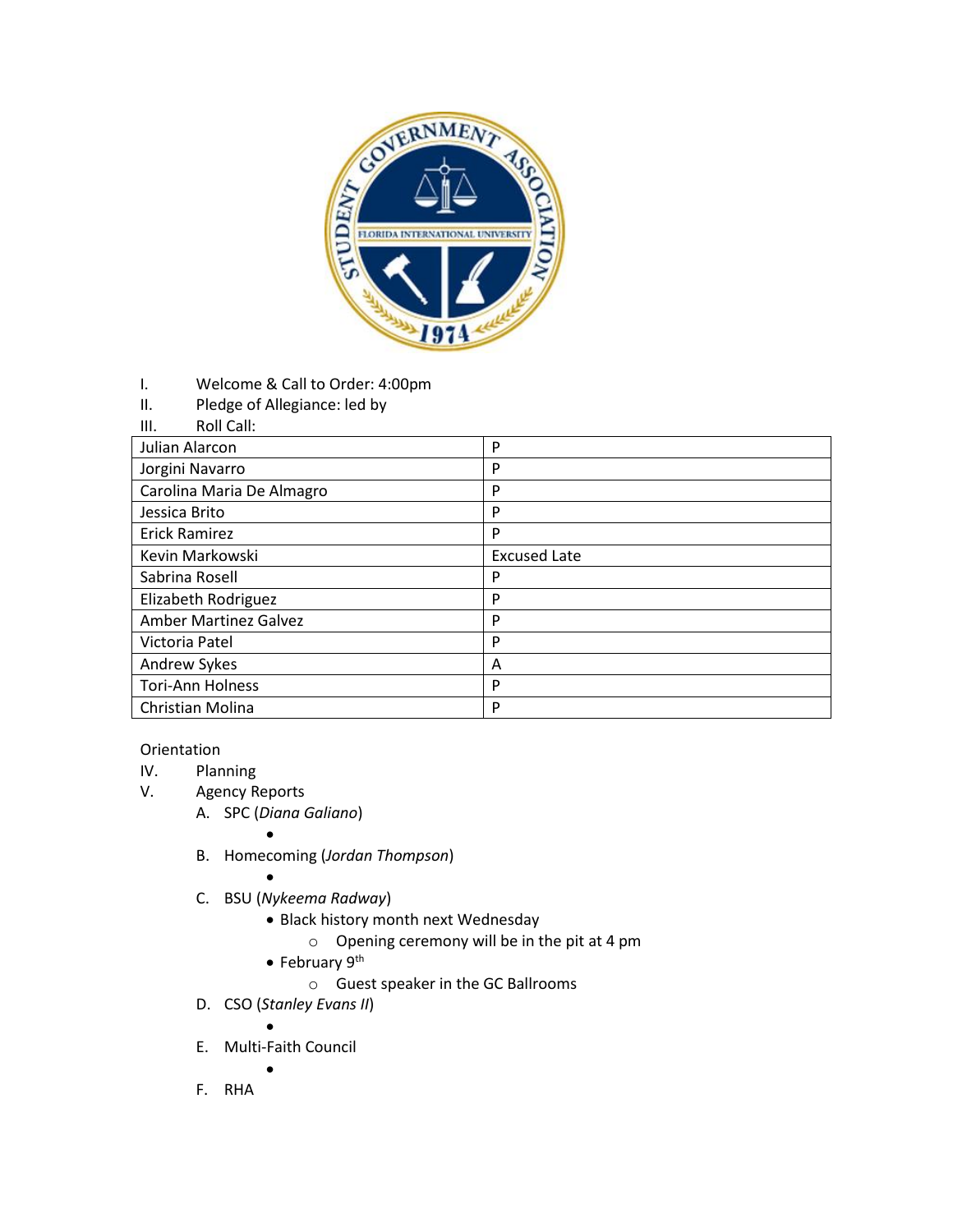$\bullet$ 

- VI. Cabinet Reports
	- A. Deputy Chief of Staff (*Julian Alarcon*)
		- Contacted the library and the flyer wont be ready until the end of februaury
		- Preparing the flyer for the panther mover extension.
	- B. Marketing Coordinator
		- Going to begin recording sessions with Alian and Michelle
			- o Going to be recording other sga members next Thursday
		- If you have anything, feel free to send them to me
	- C. Student Support Life Coordinator (Victoria Patel)
		- Working with Liz for the on campus job fair
		- Drafting emails to the womens center.
	- D. Student Experience Coordinator (*Elizabeth Rodriguez*)
		- Kissing Bridge Event will be on Tuesday Feb 14th 11-1pm at the bridge; In contact with Monica Bustos on logistics
		- EC Midterm event, been in contact with Gilbert to plan the event will have a plan by the end of the week
	- E. Student Development Coordinator (Amber Martinez Galvez)
		- Had a meeting with Malik for Ashoka
		- Working on the Panther closet
	- F. Panther Rage Coordinator (Christian Molina)
		- In regards to the pep rally, waiting to see what athletics plan is
			- o They have an idea in mind and were waiting to work with them
		- I give a shirt in the engineering center (Tentative)
	- G. Veteran Affairs Coordinator (Tori-Ann Holness)
		- Coffee and cookies series
			- o Talk to students and veterans
		- In contact with SVA president
		- Career forum
			- o Scheduling it for March
	- H. Press Secretary (*Carolina Maria De Almagro*)
		- Sending the newsletter Friday, January  $27<sup>th</sup>$ . Please send me any events you would like featured.
		- Sent in Alian's Column, which will be published on Monday.
		- Spoke with Leo Cosio from BBC about the website to see if MMC and BBC can get separate portals. He is going to meet with Jamie sometime next week and get back to me as to how we can move forward.
		- Going to schedule meeting with Jorgini to discuss end of the year banquet video. Will have update for next cabinet.
		- Reviewing information for the Year in Review and will begin to work on it as soon as next week.
	- I. Special Events Coordinator (*Erick Ramirez*)
		- Recharge for Midterm
			- o Met with Michelle Juarez to set details for event
			- $\circ$  Submitted Event Proposal for February 28<sup>th</sup> from 7-9PM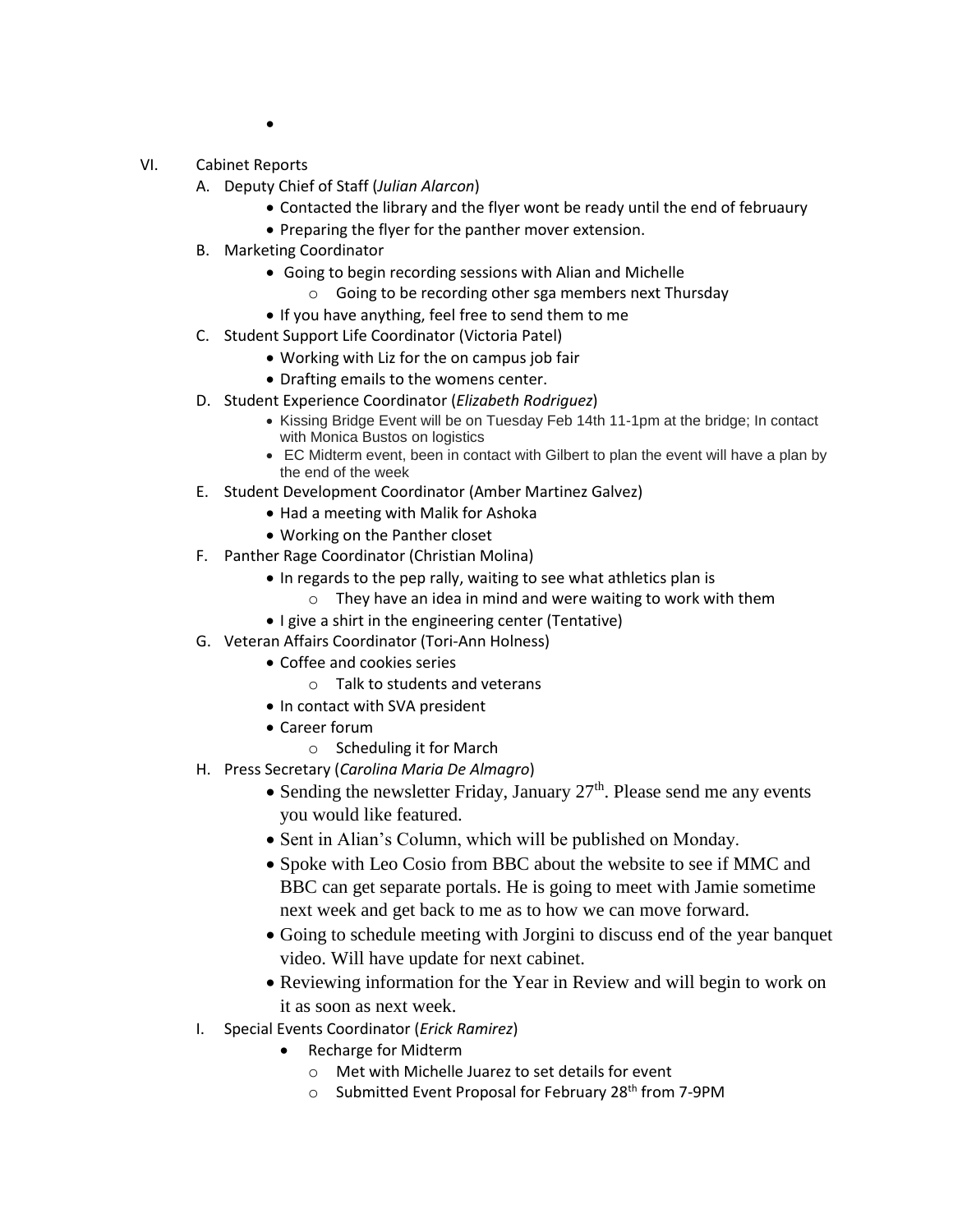- o Must determine food and study-related giveaway
- o Pending publications request
- **•** Student Leadership Summit
	- o Still working on sponsorship letter for event for giveaways
- Recharge for Finals
	- o Will meet with Maxine to continue work on finalizing event
	- o Pending submission of publications request
- $\bullet$
- J. Lobbying Coordinator (*Sabrina Rosell*)
	- Meeting with Alian today to discuss FIU expansion
	- Meeting with Michelle in regards to Tallahassee trip
		- o Strengthening relationships with governmental relations
- K. Sustainability Coordinator (Andrew Sykes)
	- Working on Black out green on
- L. Governmental Affairs Coordinator (*Kevin Markowski*)
	- $\bullet$
- M. Intern Coordinator (Jorgini Navarro)
	- Yesterday January 24<sup>th</sup>, the interns had their event "Resources Rally". It didn't go as planned but it was still a good turn out.
	- The interns have signed up for leadership summit.
- N. Elections Commissioner (*Jessica Brito*)
	- Waiting for Michelle Castro to solidify dates for elections
	- Waiting for election commission to be confirmed by senate
- VII. Chief of Staff Report *Michelle Prado*
	- Having a joint session with cabinet in two weeks
	- Veterans event (Cookies and Milk)
		- o In front of the Veteran Affairs building
	- Remember to cc Michelle Catsro and Michelle Prado
	- Budgets are coming up
	- Cafecito con SGA
	- Ashoka
	- Valentines collaboration
		- o Feb 14
	- Panther Alumni week is coming up
	- Start working on your ten week reports

## VIII. Announcements

- President
	- o Ourselves and the faculty wanted to have a town hall in regards to immigration
		- a. Feb 20<sup>th</sup>
		- b. 2-3:30pm
		- c. GC 140
	- o Rally in Tally
		- a. Working with Michelle Castro to solidify the plan when we arrive
	- o Job Fair